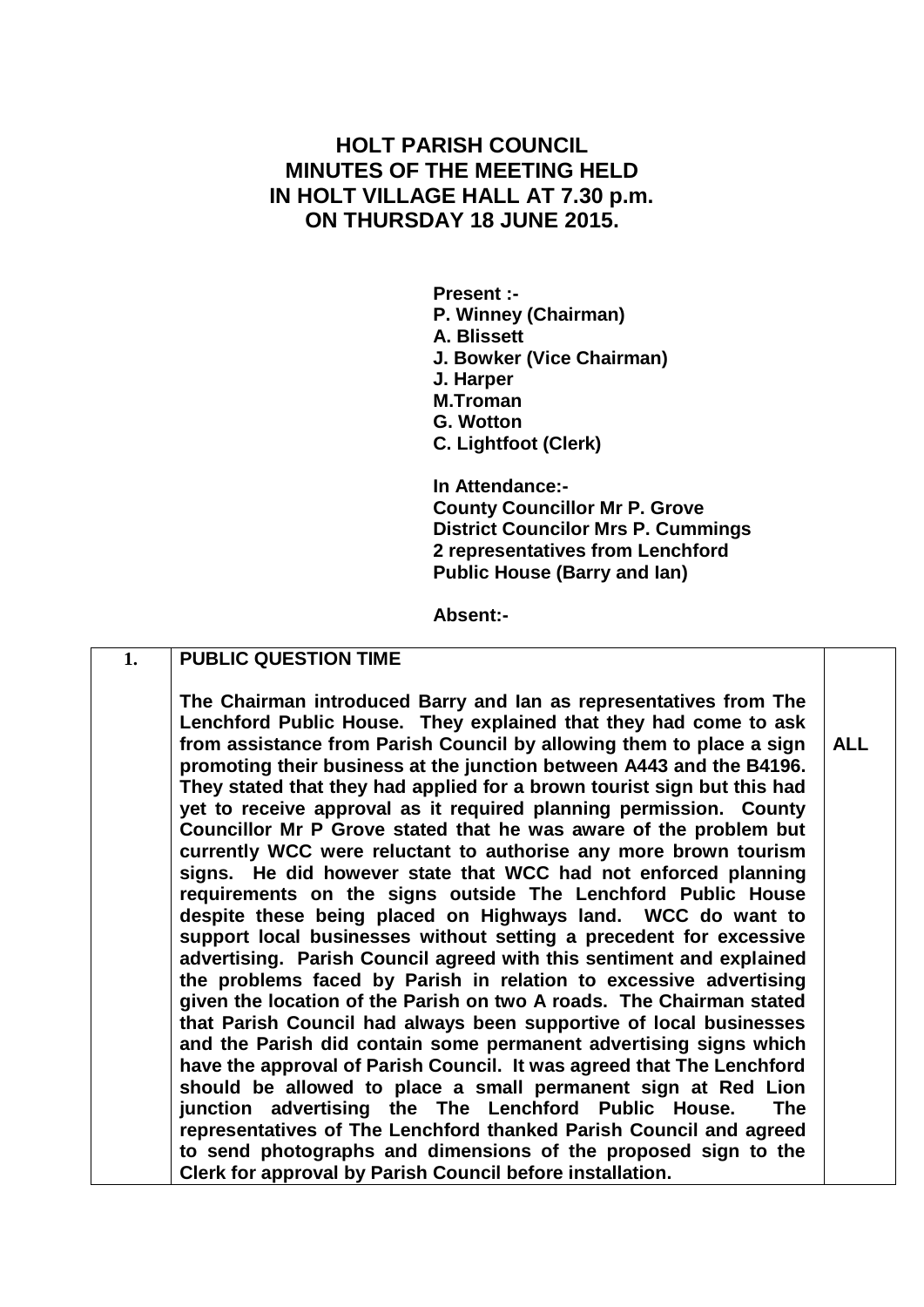| 2.               | TO CONSIDER APOLOGIES AND APPROVE REASONS FOR ABSENCE.                                                                                      |           |
|------------------|---------------------------------------------------------------------------------------------------------------------------------------------|-----------|
|                  |                                                                                                                                             |           |
|                  | The Chairman reported that all members were present and no<br>apologies had been received.                                                  |           |
|                  |                                                                                                                                             |           |
| 3.               | <b>DECLARATIONS OF INTEREST</b>                                                                                                             |           |
|                  |                                                                                                                                             |           |
|                  | <b>Register of Interests.</b><br>a)                                                                                                         |           |
|                  | There were no changes to the Register of Interests.                                                                                         |           |
|                  | <b>Register of Personal Interests.</b><br>b)                                                                                                |           |
|                  | Parish Councillors Mr P. Winney, Mr M. Troman, Mr A. Blissett and Mr<br>J. Harper declared an interest in planning application 14/01596/OUT |           |
|                  | Land Adjacent to the Millennium Green, Holt. Mr J. Harper declared an                                                                       |           |
|                  | interest in planning application 15/0016/CM Proposed materials                                                                              |           |
|                  | recycling facility, Church Farm Quarry.                                                                                                     |           |
|                  | <b>Register of Prejudicial Interests.</b><br>C)                                                                                             |           |
|                  | There was no registration of Prejudicial interests.                                                                                         |           |
|                  | Written requests for the Council to grant a dispensation.<br>d)                                                                             |           |
|                  | There had been no written requests for dispensation.                                                                                        |           |
| $\overline{4}$ . | TO CONSIDER FILLING THE OUTSTANDING VACANCY ON PARISH                                                                                       |           |
|                  | COUNCIL BY THE PROCESS OF CO-OPTION.                                                                                                        |           |
|                  |                                                                                                                                             |           |
|                  | The Clerk reported that she had not received any applications to fill                                                                       |           |
|                  | the outstanding vacancy on Parish Council so it would be necessary                                                                          | <b>CL</b> |
|                  | to re-advertise the vacancy. The Clerk was asked to forward an<br>application pack to Mr Peter Mobbs who had expressed an interest in       |           |
|                  | the vacancy.                                                                                                                                |           |
|                  |                                                                                                                                             |           |
| 5.               | <b>COUNTY AND DISTRICT COUNCILLOR REPORTS.</b>                                                                                              |           |
|                  | District Councillor Mrs P. Cummings reported the following matter of                                                                        |           |
|                  | note:-                                                                                                                                      |           |
|                  | a) SWDP.                                                                                                                                    |           |
|                  | The inspector is due to issue his report into the issues with the SWDP                                                                      |           |
|                  | in the near future. This is likely to have a significant impact on the                                                                      |           |
|                  | <b>Planning Department.</b>                                                                                                                 |           |
|                  | County Councillor Mr P. Grove reported the following matters of note:-                                                                      |           |
|                  | a) Planning application 15/0016/CM Proposed materials recycling                                                                             |           |
|                  | facility, Church Farm Quarry.                                                                                                               |           |
|                  | County Councillor Mr P. Grove confirmed that the application covered                                                                        |           |
|                  | both Holt and Grimley Parishes. The actual site is located in Grimley                                                                       |           |
|                  | Parish with the access road in Holt Parish. County Councillor Mr P.<br>Grove reported that an extension to the consultation period had been |           |
|                  | granted to allow more time for residents to formulate their objections.                                                                     |           |
|                  | b) Junction 7/Ketch island.                                                                                                                 |           |
|                  | Following the initial teething problems further improvements had been                                                                       |           |
|                  | made to the traffic management system to improve the flow of traffic.                                                                       |           |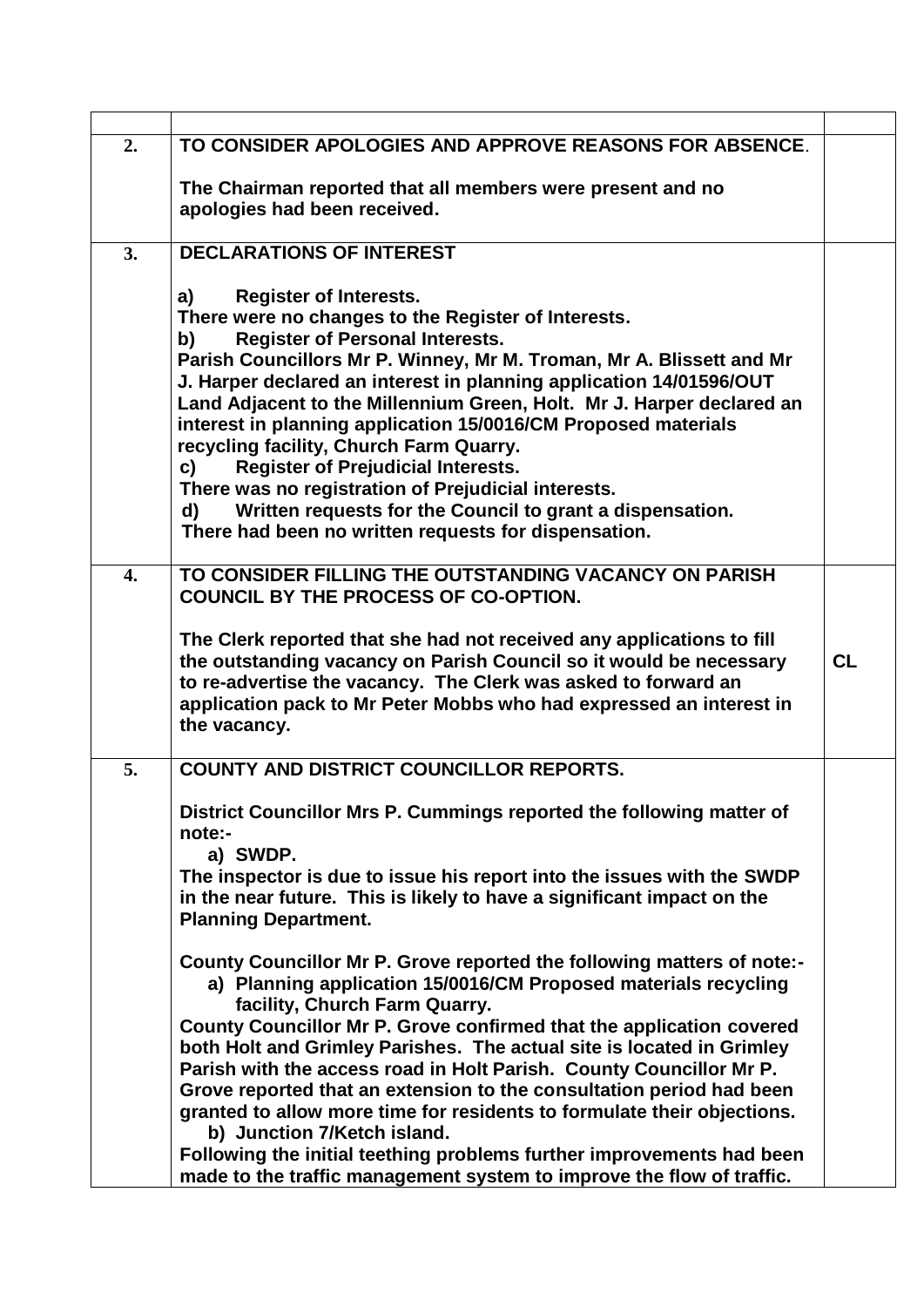|    | c) Budget.                                                                 |           |
|----|----------------------------------------------------------------------------|-----------|
|    | WCC have been requested to make a further £25 m of savings next            |           |
|    | year which will bring further budgetary pressures.                         |           |
|    | d) Employment.                                                             |           |
|    | Employment figures have reduced in the County to 4663.                     |           |
|    | e) Chief Executive WCC.                                                    |           |
|    | County Councillor Mr P. Grove reminded Parish Council that The Chief       |           |
|    | <b>Executive of WCC is available to visit Parishes and discuss issues.</b> |           |
|    |                                                                            |           |
|    |                                                                            |           |
| 6. | TO APPROVE THE MINUTES OF THE MEETING OF HOLT PARISH                       |           |
|    | <b>COUNCIL HELD ON 21 MAY 2015.</b>                                        |           |
|    |                                                                            |           |
|    | The minutes of the Annual and Open Meetings of Holt Parish Council         |           |
|    | held on 21 May 2015 were approved by Parish Council and signed by          |           |
|    | The Chairman as a true record.                                             |           |
|    |                                                                            |           |
| 7. | <b>PROGRESS REPORTS</b>                                                    |           |
|    | a) County Councillor Divisional Funding - Parish Noticeboard               |           |
|    | project.                                                                   |           |
|    | In light of the suggestion to put forward a rebuild of the Village Hall as |           |
|    | a potential S106 project Parish Council agreed to place this project on    |           |
|    | hold for the next couple of months.                                        |           |
|    | b) Holt Charities – appointment of a new trustee – status report.          |           |
|    | The Clerk reported that she had written to the Rev. Robert Latham to       |           |
|    | request further details of what the duties of a trustee would involve      |           |
|    | but to date had received no response.                                      |           |
|    | c) New Residents Letter - status report.                                   |           |
|    | The Clerk reported that updating the new resident's letter was still in    | <b>CL</b> |
|    | progress. This item was carried forward to the next Agenda.                |           |
|    | d) Litter bin School Lane - status report.                                 |           |
|    | The Clerk reported that this bin had been emptied and removed              |           |
|    | following a complaint from a Parishioner. The bin men are refusing to      | <b>AB</b> |
|    | empty the bin due to a broken liner. Parish Councillor Mr A. Blissett      |           |
|    | confirmed he was currently in the process of sourcing a new liner.         |           |
|    | e) Removal of Trees School Lane - status report.                           |           |
|    | The Clerk reported that she had again chased County Highways as to         |           |
|    | when the work would be carried out but had yet to receive                  |           |
|    | confirmation of the date.                                                  |           |
|    | f) BT Payphones Adopt a Kiosk Scheme - status report.                      |           |
|    | The Clerk reported that the consultation period to adopt the BT Kiosk      |           |
|    | in the village was currently underway. This would take 3 months. The       | CL        |
|    | Chairman passed the Clerk details of a scheme to place defibrillators      |           |
|    | in telephone kiosks which the Clerk agreed to research the details of.     |           |
|    | g) Removal of excess Highways signs - status report.                       |           |
|    | It was reported that Highways had been contacted and these signs           |           |
|    | had now been removed.                                                      |           |
|    |                                                                            |           |
| 8. | <b>PLANNING</b>                                                            |           |
|    | a) Applications Pending.                                                   |           |
|    |                                                                            |           |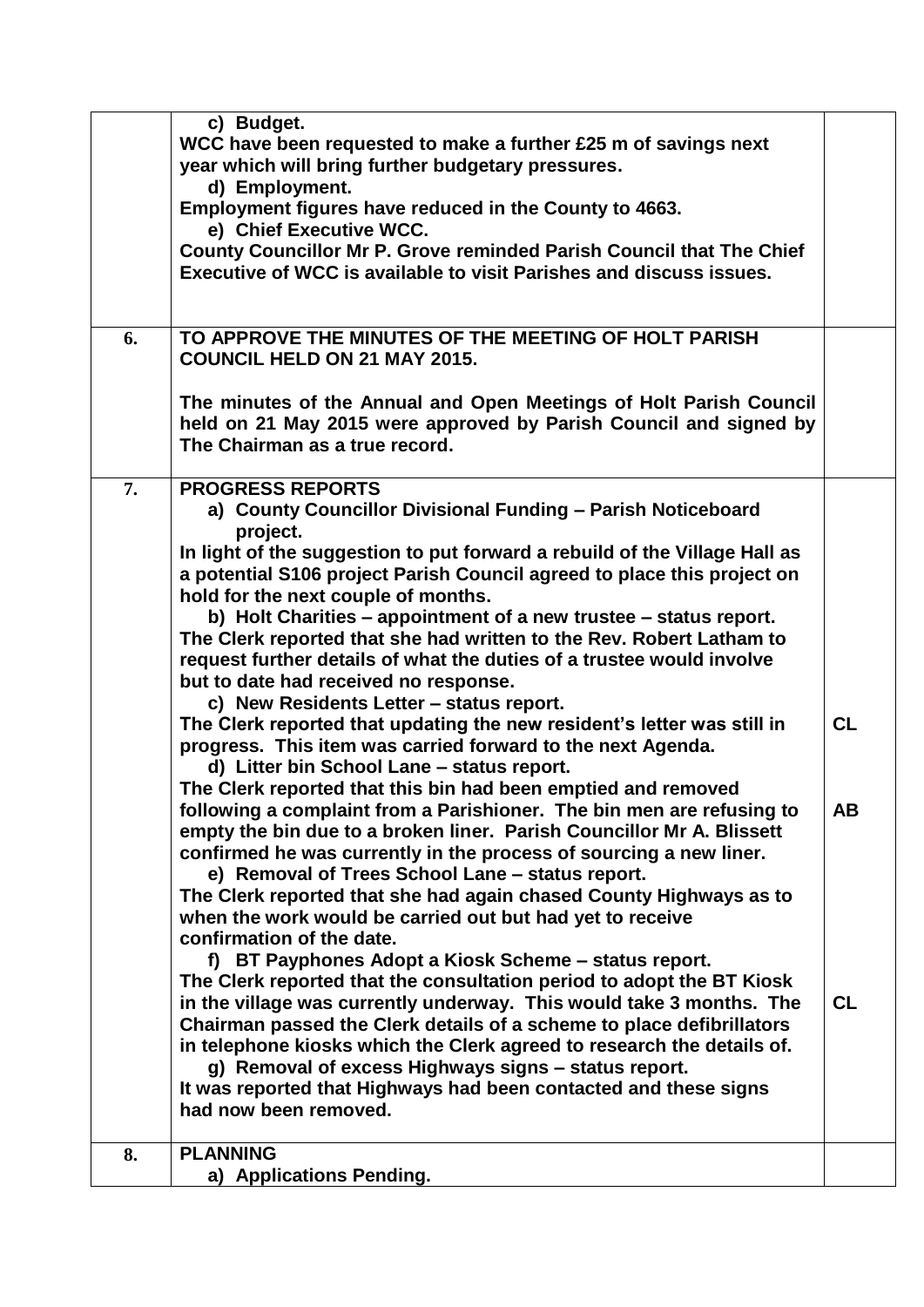|    | 14/0156/OUT Land Adj. to The Millennium Green, Holt Heath                 |           |
|----|---------------------------------------------------------------------------|-----------|
|    | (Recommend Refusal)                                                       |           |
|    | The Chairman and Parish Councillor Mr A. Blissett reported on Meeting     |           |
|    | they had held, as representatives of the Millennium Green Committee,      |           |
|    | with MHDC Planning and the Developers in relation to this site.<br>A      |           |
|    | single access to the Millennium Green had been agreed and revised         |           |
|    | plans were due to circulated.                                             | <b>CL</b> |
|    | A question arose in relation to the S106 monies available should the      |           |
|    | development go ahead. The Clerk was asked to clarify the procedure        |           |
|    | for applying for the monies and the potential amount available. The       |           |
|    | Clerk agreed to circulate this information to all Parish Councillors. It  |           |
|    | was stressed that the availability of S 106 monies would not affect the   |           |
|    |                                                                           |           |
|    | recommendation of refusal for the application by Parish Council.          |           |
|    | 15/0016/CM Proposed materials recycling facility, Church Farm Quarry.     |           |
|    | Parish Council agreed to hold an additional planning meeting to           |           |
|    | discuss this application in more detail. The Clerk was asked to book      |           |
|    | the Village Hall for 29 June 2015 at 7.30 pm. The Clerk reported on the   | <b>CL</b> |
|    | next Tarmac Liaison Meeting due to be held on 11 August 2015. The         |           |
|    | Chairman and Parish Councillor Mr J. Bowker agreed to attend this on      |           |
|    | behalf of Parish Council.                                                 |           |
|    | b) Approvals/Refusals.                                                    |           |
|    | 15/00144/HOU Hazeldene, Witley Road, Holt Heath (Approved)                |           |
|    | 15/00306/HOU Valley View, Little Witley (Approved)                        |           |
|    | c) Distribution of letter to Parishioners in relation to potential        |           |
|    | developments in the Parish.                                               |           |
|    | The Chairman reported that a letter containing details of the Millennium  |           |
|    | Green and Church Farm Quarry applications had been circulated to all      |           |
|    | Parishioners. Parishioners were urged in the letter to write to MHDC and  |           |
|    | WCC expressing their comments. In addition a form had been placed in      |           |
|    | the Post Office at the request of Parishioners. This provided a means for |           |
|    | Parishioners to express comments in relation to the developments. The     |           |
|    | Clerk agreed to include these comments together with a covering letter    |           |
|    | when she submitted Parish Council's response to the applications.         |           |
|    |                                                                           |           |
| 9. | <b>FINANCE</b>                                                            |           |
|    | a) To note the current bank balances.                                     |           |
|    | It was confirmed that the Deposit Account stood at £8,675.05p and the     |           |
|    | Current Account stood at £971.99p. The Clerk confirmed that these         |           |
|    | balances were before the issuance of the cheques listed below.            |           |
|    | b) To consider payments made in accordance with the attached              |           |
|    | schedule.                                                                 |           |
|    | The following cheques were approved and signed and the counterfoils       |           |
|    | and invoices initialled by 2 councillors; £126.00 (Cheque No. 1006) Mr C. |           |
|    | Jones (Lengthsman May 2015), £308.33 (Cheque No. 1007) Mrs C              |           |
|    | Lightfoot (Clerk's salary - June 2015), £6.88 (Cheque No. 1008) Mrs C.    |           |
|    | Lightfoot (Clerk's expenses - June 2015), £76.23 (Cheque No. 1009) Mr P.  |           |
|    | Winney (Printer cartridge), £463.20 (Cheque No. 1010) Upper Bridge        |           |
|    | <b>Enterprises (Parish website).</b>                                      |           |
|    | c) To review the actual spend against budget.                             |           |